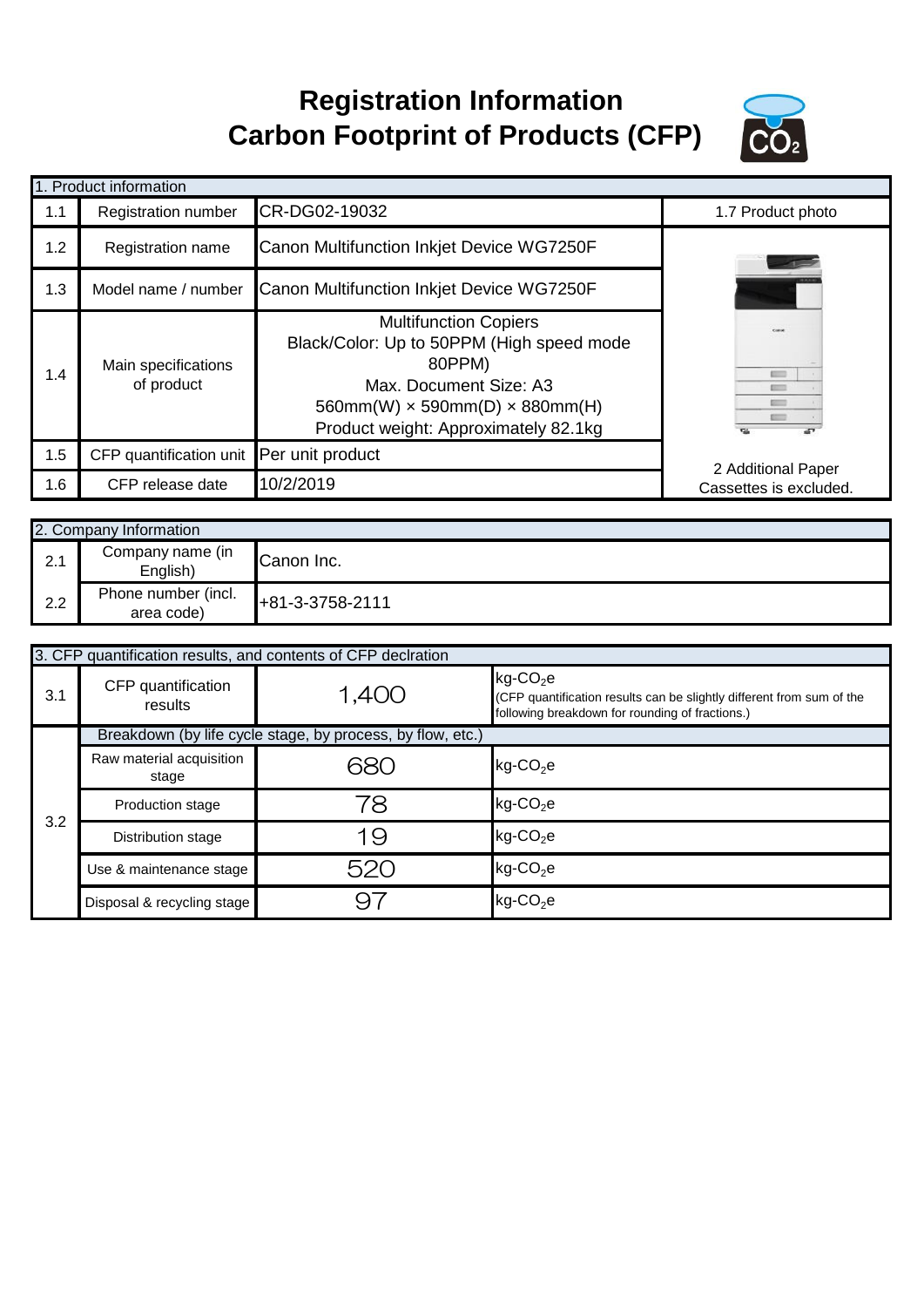|     | Value and description of additional info. |                                                                                                                                                                                                                                                                                                                                                                                                                                                                                                                                                                                                                                                                                                                                                                                                                                                                                                                                                                                                                        |                                                                                                                                                                                                        |
|-----|-------------------------------------------|------------------------------------------------------------------------------------------------------------------------------------------------------------------------------------------------------------------------------------------------------------------------------------------------------------------------------------------------------------------------------------------------------------------------------------------------------------------------------------------------------------------------------------------------------------------------------------------------------------------------------------------------------------------------------------------------------------------------------------------------------------------------------------------------------------------------------------------------------------------------------------------------------------------------------------------------------------------------------------------------------------------------|--------------------------------------------------------------------------------------------------------------------------------------------------------------------------------------------------------|
|     |                                           | <numerial value=""></numerial>                                                                                                                                                                                                                                                                                                                                                                                                                                                                                                                                                                                                                                                                                                                                                                                                                                                                                                                                                                                         | <value cfp="" mark="" on=""></value>                                                                                                                                                                   |
|     | Value to be stated<br>on the mark         | 1,400<br>kg                                                                                                                                                                                                                                                                                                                                                                                                                                                                                                                                                                                                                                                                                                                                                                                                                                                                                                                                                                                                            | Per unit product                                                                                                                                                                                       |
| 3.3 | Contents of additional<br>info.           | . This number does not include paper factor.<br>. The destination is calculated as USA.<br>. In the production and in the disposal,<br>recycling stage where product types are set in<br>PCR, the load-factor calculations are<br>performed according to the scenarios of<br>printers and multifunction machines (IJ<br>method).<br>. Regarding the usage and maintenance<br>stage, the load was calculated according to<br>the scenario as below.<br>- Print mode: High-speed mode<br>- Operating conditions: TEC measurement<br>conditions (Based on Energy Star Ver.3.0)<br>- Power consumption per sheet:<br>Calculated by setting the number of printed<br>sheets per week specified in Energy Star<br>Ver.3.0 to 1/4<br>- Lifetime-printing: 100,000 sheets<br>- Lifetime power consumption<br>: Lifetime power consumption [kWh] =<br>Power consumption per sheet [kWh / sheet]<br>* Lifetime printing number [sheet]<br>- Conditions other than the above follow the<br>printer and MFP (IJ method) scenarios. | Disposal<br>&<br>recycling<br>stage<br>7%<br>Raw<br>material<br>acquisiti<br>on stage<br>49%<br>Use &<br>mainten<br>ance<br>stage<br>37%<br>Producti<br>Distributi<br>on stage<br>on stage<br>6%<br>1% |
| 3.4 | Remarks                                   |                                                                                                                                                                                                                                                                                                                                                                                                                                                                                                                                                                                                                                                                                                                                                                                                                                                                                                                                                                                                                        |                                                                                                                                                                                                        |